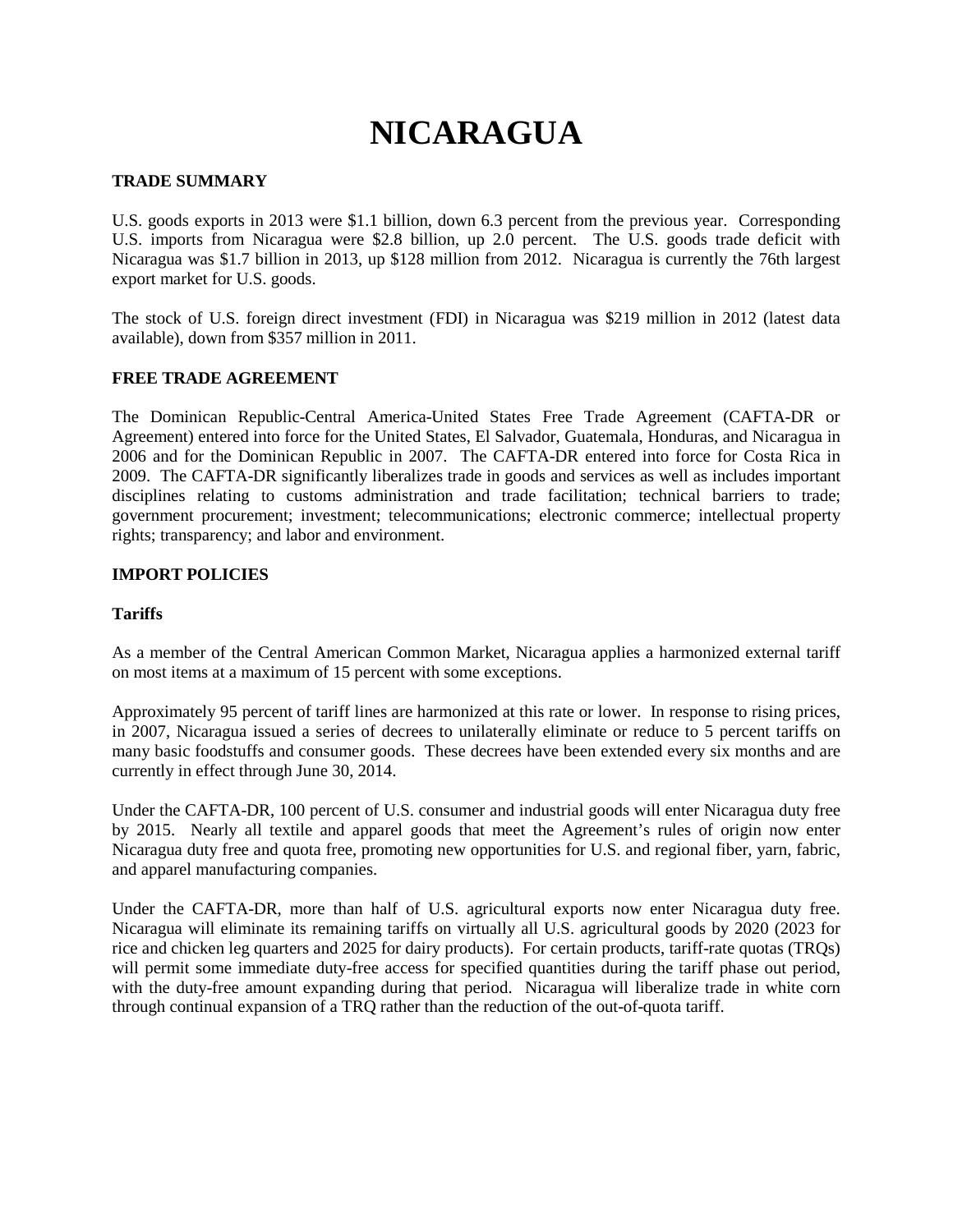#### **Nontariff Measures**

Under the CAFTA-DR, all of the Parties, including Nicaragua, committed to improve transparency and efficiency in administering customs procedures. The Nicaraguan government levies a 15 percent or less "selective consumption tax" on some luxury items, with a few exceptions. The tax is not applied exclusively to imports; domestic goods are taxed on the manufacturer's price, while imports are taxed on a "cost, insurance, and freight" (CIF) value. Alcoholic beverages and tobacco products are taxed on the price billed to the retailer.

U.S. companies report that difficulties with the Nicaraguan Customs Administration are a significant impediment to trade. Complaints concern bureaucratic delays, arbitrary valuation of goods, technical difficulties, corruption, and politicization. U.S. exporters and importers of U.S. goods also complain that customs authorities deliberately misclassify goods to boost tariff revenue and detain goods and donations in customs without legal justification.

## **GOVERNMENT PROCUREMENT**

The CAFTA-DR requires that procuring entities use fair and transparent procurement procedures, including advance notice of purchases and timely and effective bid review procedures, for procurement covered by the Agreement. Under the CAFTA-DR, U.S. suppliers are permitted to bid on procurements of most Nicaraguan government entities, including key ministries and state-owned enterprises, on the same basis as Nicaraguan suppliers. The anticorruption provisions in the Agreement require each government to ensure under its domestic law that bribery in matters affecting trade and investment, including in government procurement, is treated as a criminal offense or is subject to comparable penalties.

In 2010, the Nicaraguan National Assembly amended the 1999 Government Procurement Law, also known as Law 323, in order to close certain loopholes. The amendment eliminated exclusions to the established bidding process that had allowed favoritism and unfair competition. However, there are still many allegations of irregularities in the procurement process, in particular involving procuring entities splitting procurements into smaller lots, an action which allows them to use a less competitive bidding process.

Nicaragua is not a signatory to the WTO Agreement on Government Procurement.

## **EXPORT SUBSIDIES**

ALBANISA, the state-owned company that imports and distributes Venezuelan petroleum, provides preferential financing to parties that agree to export their products to Venezuela.

All exporters receive tax benefit certificates equivalent to 1.5 percent of the free-on-board value of the exported goods. Under the CAFTA-DR, Nicaragua may not adopt new duty waivers or expand existing duty waivers that are conditioned on the fulfillment of a performance requirement (*e.g.*, the export of a given level or percentage of goods). However, Nicaragua may maintain such duty waiver measures for such time as it is an Annex VII country for the purposes of the WTO Agreement on Subsidies and Countervailing Measures. The U.S. Government continues to work with the Nicaraguan government ensure compliance with Nicaragua's CAFTA-DR obligations.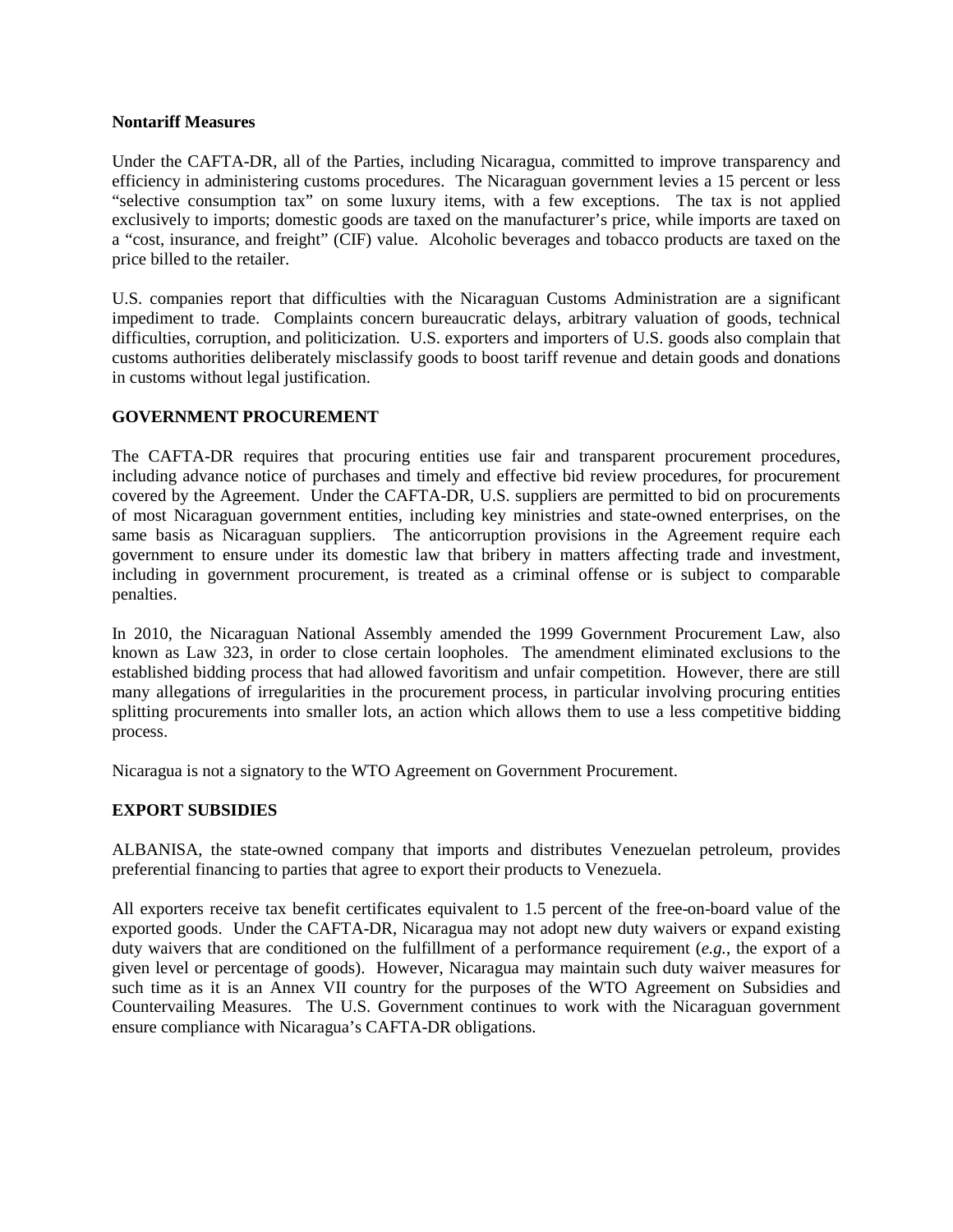## **INTELLECTUAL PROPERTY RIGHTS PROTECTION**

To implement its CAFTA-DR intellectual property rights (IPR) obligations, Nicaragua undertook legislative reforms providing for stronger IPR protection and enforcement. Despite Nicaragua's efforts, the United States continues to be concerned about the piracy of optical media and trademark violations in Nicaragua. The United States has expressed concern to the Nicaraguan government about inadequate IPR enforcement, as well as a lack of transparency about its legislative and regulatory processes. Nicaragua amended its laws governing protections for geographical indications (GIs) in anticipation of action on applications received from the European Union in 2013 to register a range of GIs in Nicaragua. During that ongoing engagement, the United States has stressed the need for use of CAFTA-DR consistent protections and processes, including providing public notice and an opportunity for opposition and cancellation, and transparency and impartiality in decision making. The United States will continue to monitor Nicaragua's implementation of its IPR obligations under the CAFTA-DR.

## **SERVICES BARRIERS**

#### **Telecommunications**

Under the CAFTA-DR, Nicaragua committed to opening its telecommunications sector to U.S. investors and services suppliers. The Nicaraguan executive branch has proposed legislation that would strengthen the enforcement capacity of the telecommunications regulator (TELCOR). The United States is monitoring this process.

## **INVESTMENT BARRIERS**

During the 1980s, the Nicaraguan government confiscated some 28,000 properties in Nicaragua. Since 1990, thousands of individuals have filed claims for the return of their property or to receive compensation. Where granted, compensation is most commonly provided via low interest bonds issued by the government. Since taking office in January 2007, the administration of President Ortega has resolved over 350 U.S. citizen claims; as of November 2013 a total of 196 U.S. claims registered with the U.S. Embassy remain outstanding. The United States continues to press the Nicaraguan government to resolve these outstanding claims.

## **OTHER BARRIERS**

Some U.S. firms and citizens report corruption in government, including in the judiciary, to be a significant concern and a constraint to successful investment in Nicaragua. Administrative and judicial decision-making at times appear to be inconsistent, nontransparent, and very time-consuming. Courts have frequently granted orders (called "amparos") that enjoin official investigatory and enforcement actions indefinitely. Such delays appear to protect individuals suspected of white collar crime.

With monetary support from Venezuela, the government has increased its role in the economy, and private companies face increasing competition from state-run corporations. Moreover, despite the legal framework CAFTA-DR provides, property rights and intellectual property rights are especially difficult to defend, and there appears to be no reliable means of resolving disputes. The legal system is regarded as weak, cumbersome, corrupt, and subject to political pressure.

Investors regularly complain that regulatory authorities are negligent and slow to apply existing laws (or are likely to continue to apply laws that should have been superseded by CAFTA-DR provisions), act arbitrarily, and often favor one competitor over another. Investors cite arbitrariness in taxation and customs procedures, as well as a failure to delegate decision-making authority to an appropriate level.